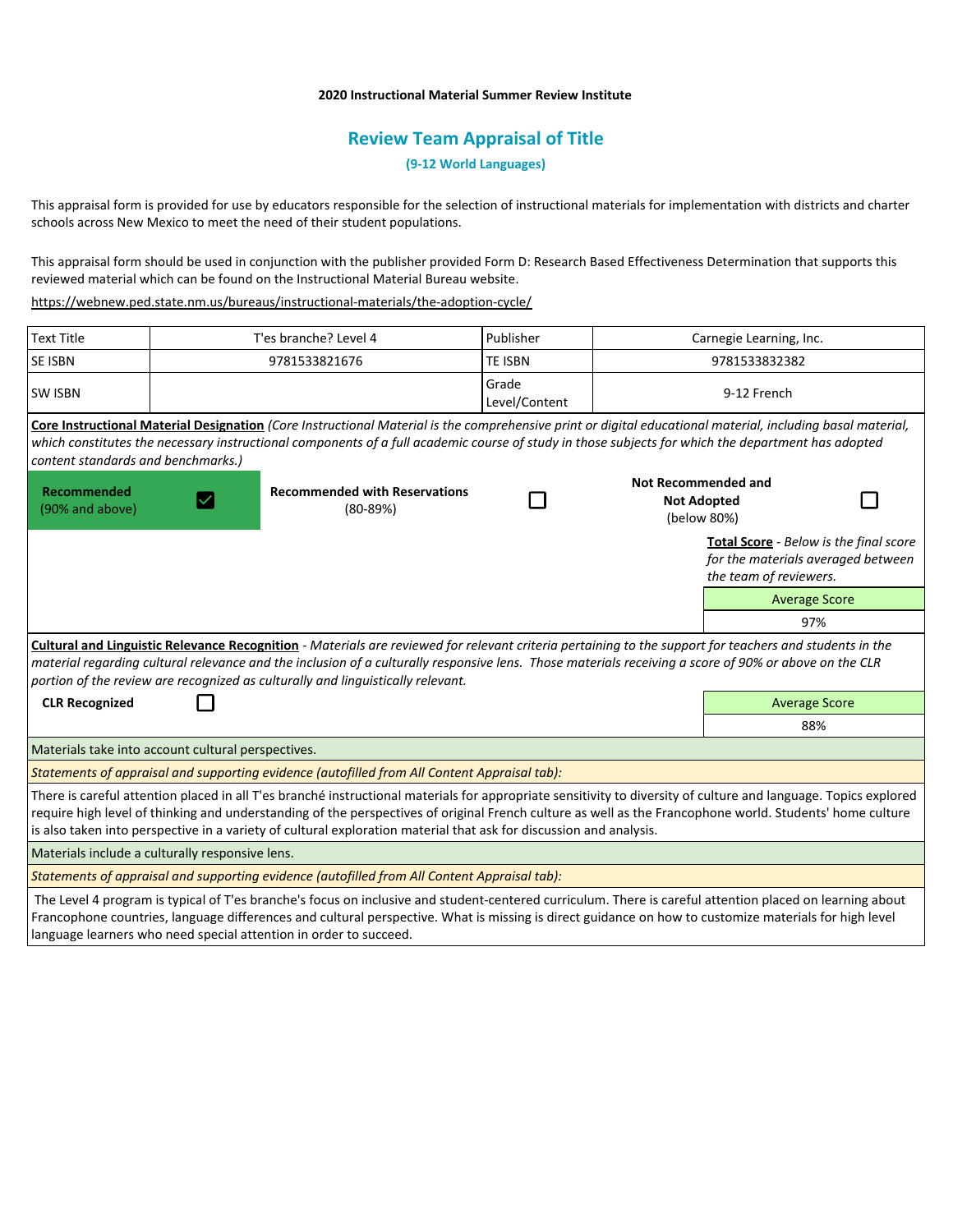**Standards Review** *- Materials are reviewed for alignment with the state adopted content standards, benchmarks and performance standards.*

Average Score

99%

Materials align with grade level standards overall.

*Statements of appraisal and supporting evidence:* 

*T'es branché Level 4* is a complex, thorough, AP and IB- oriented text for advanced high school learners. It follows the format of AP and IB frameworks to engage students with high levels of thinking and developing proficiency in the context of six rich thematic units. It especially contains rich texts from all over the French-speaking world with which students can develop their literacy skills in French.

Materials align with communication standards.

*Statements of appraisal and supporting evidence:* 

Students learning through *T'es branché Level 4* read, write, and discuss complex texts and cultural concepts, with great emphasis placed on reading and writing in the AP/IB format. They are prompted to communicate through thought-provoking questions that require critical thinking.

Materials align with cultures standards.

*Statements of appraisal and supporting evidence:* 

Culture is at the center of each of the thematic units, with examples taken from across the French-speaking world. Students build upon their knowledge of products and perspectives of French-speaking cultures and tackle complex questions of defining culture, language, identity, and how these three all work together. Authentic excerpts of literature and music provide rich fodder for discussion and multiple perspectives.

Materials align with connections standards.

*Statements of appraisal and supporting evidence:* 

Learners take on complex topics relating to linguistics, anthropology, literature, and STEM while exploring them through the lens of the French language and Francophone culture. They think critically about compelling and difficult topics like eugenics, linguistic identity, and rites of passage. They read and write about these topics at an advanced level.

Materials align with comparisons standards.

*Statements of appraisal and supporting evidence:* 

Throughout *T'es branché Level 4*, learners are pushed to question and explore their own culture and language as they discover French language and culture. The text provides a path for going in depth with intricate grammar concepts and awareness of the complex structures of French in order to communicate about rich topics.

Materials align with communities standards.

*Statements of appraisal and supporting evidence:* 

T'es branché Level 4 provides opportunities for students to work together and create a classroom community of deep learning. Discussions and interchange of ideas are vital to communication at this level. Learners who engage with this text have the chance to use French to pursue their own interests and connect with native speakers in a myriad of ways.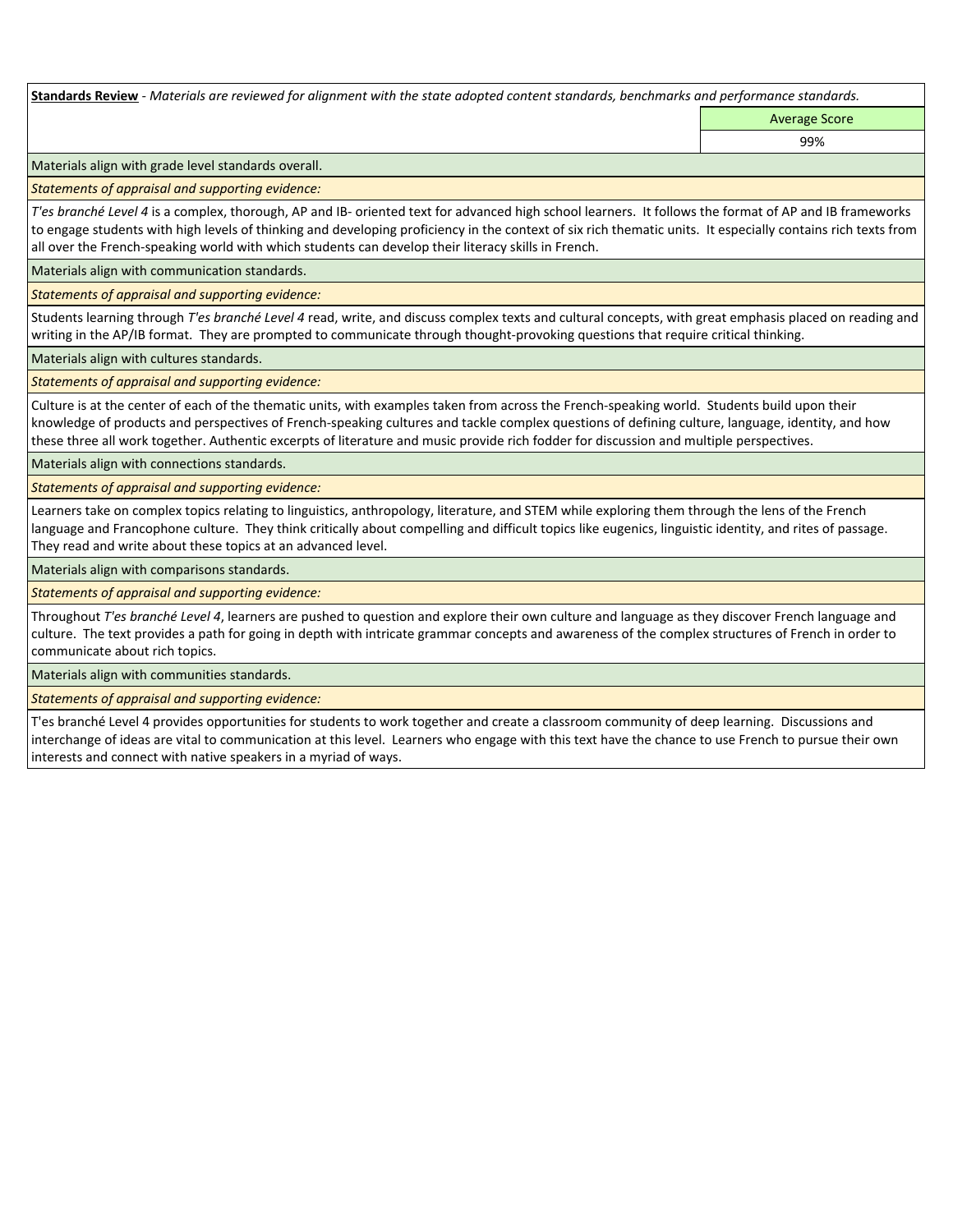**WL Content Review** *- Materials are reviewed for relevant criteria pertaining to the support for teachers and students in the specific content area reviewed.*

Average Score

99%

Materials provide a selection and range of high-quality texts worthy of students' time and attention, exhibiting exceptional craft and thought and/or providing useful information.

*Statements of appraisal and supporting evidence:* 

*T'es branché?* provides interesting texts that represent diverse writers from French and Francophone cultures and that prepare students for the AP or IB exams at the end of their course. There are opportunities for students to build knowledge in the content area through the texts which cover a broad range of cultural topics and require students to engage in French. Audio versions of the texts in the digital component, Passport, are useful in practicing for listening portions of the exams.

Questions in the materials are high-quality text-dependent and text-specific questions. The overwhelming majority of these questions are text-specific and draw student attention to the particulars in the text.

*Statements of appraisal and supporting evidence:* 

The material presents thought-provoking questions related to issues in the Francophone world. Students are required to reflect on real-life issues and use textual support in explaining their points of view. Questions are accessible to students, but require the high-level of thinking that is required to succeed on the AP and IB exams.

Materials provide scaffolding and supports to enable students' learning of World Languages.

*Statements of appraisal and supporting evidence:* 

The material provides support for teachers and students as they improve their language skills in reading, writing, listening and speaking. Instructional strategies throughout the material allow teachers to help students enhance oral and written responses in French. Passport allows the teacher to adapt instruction and allows additional practice outside of the classroom.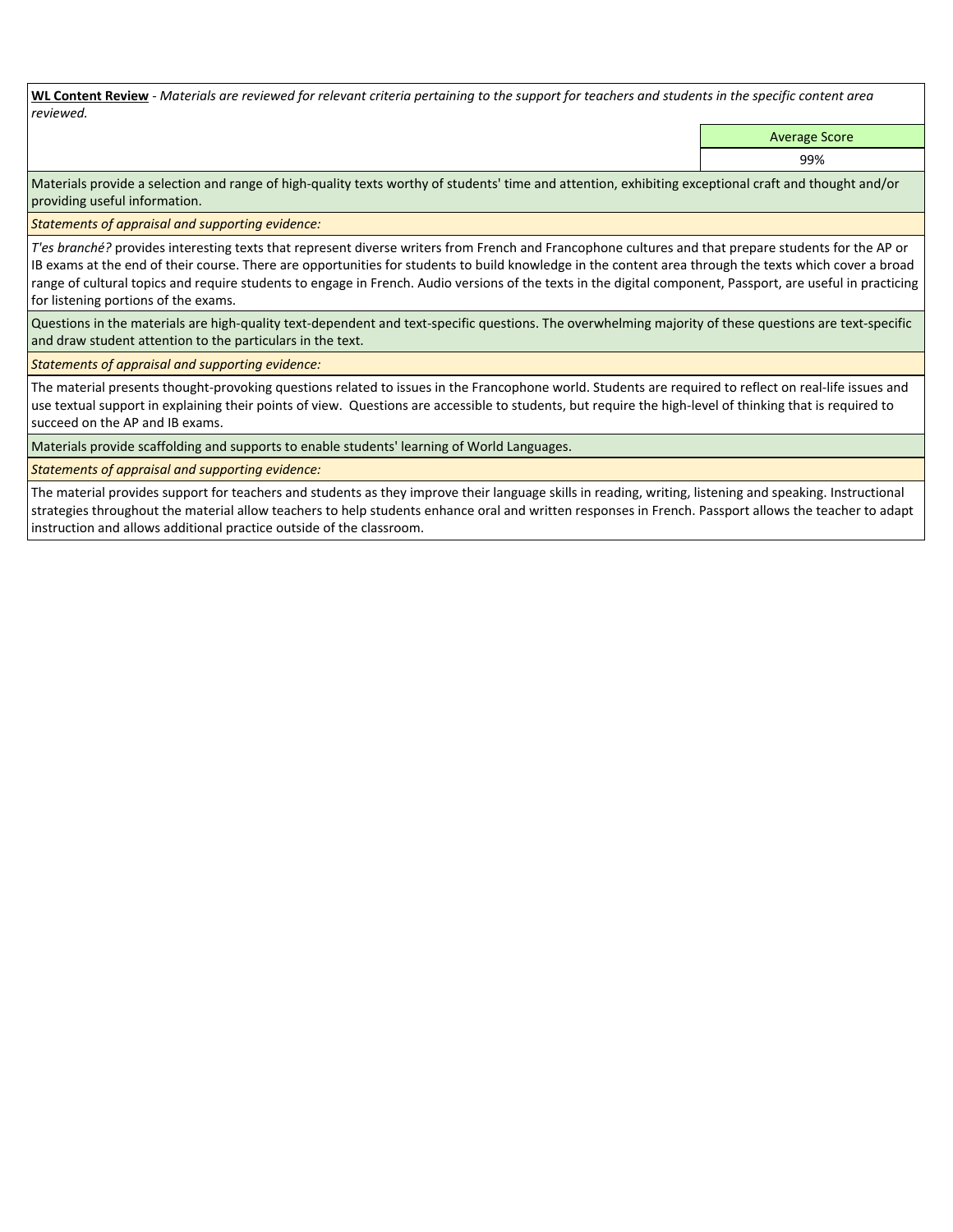**All Content Review** *- Materials are reviewed for relevant criteria pertaining to the support for teachers and students in the material regarding the progression of the standards, lesson structure, pacing, assessment, individual learners and cultural relevance.*

> Average Score 91%

Materials are coherent and consistent with the high school standards that all students should study in order to be college and career ready.

*Statements of appraisal and supporting evidence:*

*T'es branché?* is based on the ACTFL standards and is an resource for students preparing to take the AP or IB exams. The Focus on AP and Focus on IB annotations give useful explanations on how specific activities are working to prepare students for the exams.

Materials are well designed and take into account effective lesson structure and pacing.

*Statements of appraisal and supporting evidence:*

*T'es branché?* is well designed and the structure is similar to the previous levels of the program. It is easy to integrate use of the digital component, Passport, to enhance the overall learning experience. The variety of text and activities makes it easy for teachers to customize lesson structure and pacing.

Materials support teacher planning, learning, and understanding of the standards.

*Statements of appraisal and supporting evidence:*

The Planning and Pacing section is useful for teachers to structure their AP or IB courses. The six unit themes in the material are based on the six themes covered in the AP exam. The selection of interpersonal, interpretive and presentational activities indicate which standards are being addressed.

Materials offer teachers resources and tools to collect ongoing data about student progress on the standards.

*Statements of appraisal and supporting evidence:*

There are many embedded formative and summative assessments provided for teacher use. Some of the standards are clearly more aligned with AP/IB, however, the overall program has assessment resources. The Passport program provides gradebook functionality as well as AP scoring guidance for student progress assessment.

Materials support effective use of technology to enhance student learning. Digital materials are accessible and available in multiple platforms.

*Statements of appraisal and supporting evidence:*

Passport digital material contributes to the overall effectiveness of the *T'es branché* program and is very complete. The program appears to be "platform neutral" and was accessed on a Mac as well as through Google Chrome.

Materials can be easily customized for individual learners.

*Statements of appraisal and supporting evidence:* 

*T'es branché* L4 offers guidance on differentiation as it applies to AP/IB and the material is accelerated and of high caliber. The Teacher Edition does not provide enough guidance for teachers on how to customize for special needs students and it is assumed that the teacher would be able to modify based on knowledge of student needs.

Materials give all students extensive opportunities and support to explore key concepts.

*Statements of appraisal and supporting evidence:*

Extensive opportunities and support are provided for Level 4 French studies. There is a focus on AP exam preparation and its overarching themes which are the essential key components of the AP program. Strong concepts in multicultural and multilingual sensitivity prevail in the entire L4 program.

Materials take into account cultural perspectives.

*Statements of appraisal and supporting evidence:*

There is careful attention placed in all *T'es branché* instructional materials for appropriate sensitivity to diversity of culture and language. Topics explored require high level of thinking and understanding of the perspectives of original French culture as well as the Francophone world. Students' home culture is also taken into perspective in a variety of cultural exploration material that ask for discussion and analysis.

Materials include a culturally responsive lens.

*Statements of appraisal and supporting evidence:*

 The Level 4 program is typical of *T'es branche's* focus on inclusive and student-centered curriculum. There is careful attention placed on learning about Francophone countries, language differences and cultural perspective. What is missing is direct guidance on how to customize materials for high level language learners who need special attention in order to succeed.